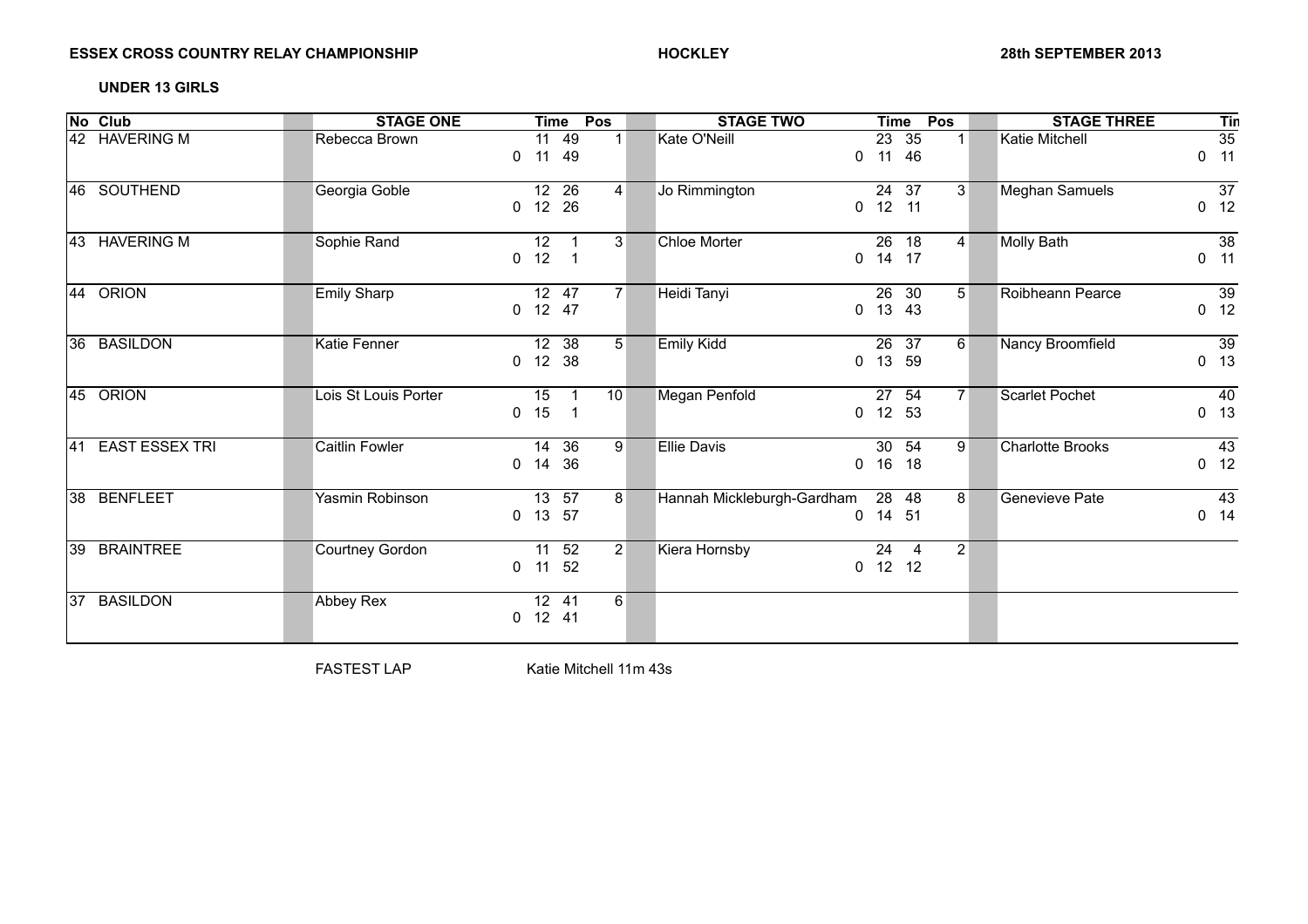# ESSEX CROSS COUNTRY RELAY CHAMPIONSHIP **And SEPTEMBER 2013 HOCKLEY Property and SEPTEMBER 2013**

### **UNDER 15 GIRLS**

| No Club                  | <b>STAGE ONE</b>         | Pos<br><b>Time</b>                                                                             | <b>STAGE TWO</b>      | Pos<br><b>Time</b>                                  | <b>STAGE THREE</b><br>Tin                                 |
|--------------------------|--------------------------|------------------------------------------------------------------------------------------------|-----------------------|-----------------------------------------------------|-----------------------------------------------------------|
| 56 CHELMSFORD            | Rachel Broome            | $11$ 19<br>1 <sup>1</sup><br>11 19<br>0                                                        | Jodie Judd            | $22 \t33$<br>1<br>$0$ 11 14                         | 33<br>Khahisa Mhlanga<br>$0$ 10                           |
| <b>BASILDON</b><br>51    | Niamh Smith              | 11 30<br>$\overline{4}$<br>11 30<br>0                                                          | Megan Richardson      | 23 29<br>2 <sup>2</sup><br>11 59<br>$\mathbf{0}$    | 34<br>Jemima Walker<br>11<br>0                            |
| <b>CHELMSFORD</b><br>157 | Megan Paxman             | $\overline{12}$<br>$\mathbf 0$<br>$6 \overline{6}$<br>12<br>$\mathbf 0$<br>$\mathbf{0}$        | Alice Ronn            | 24<br>16<br>6<br>12 16<br>$\mathbf{0}$              | $\overline{36}$<br>Emma Perks<br>$0$ 12                   |
| 60 COLCHESTER & T        | Georgina Sturgeon        | $\overline{2}$<br>12<br>7 <sup>1</sup><br>12<br>$\overline{2}$<br>0                            | Lydia Callan          | 23 47<br>$\vert 4 \vert$<br>$0$ 11 45               | 36<br><b>Emily Donaghue</b><br>12<br>$\mathbf{0}$         |
| 54 BENFLEET              | <b>Sinead Clark</b>      | $\overline{11}$ 23<br>3 <sup>1</sup><br>11 23<br>0                                             | <b>Emilly Warren</b>  | $23 \t34$<br>$\overline{3}$<br>$0$ 12 11            | $\overline{37}$<br><b>Annie Brown</b><br>0 <sub>13</sub>  |
| 63 SOUTHEND              | Natash May               | $11 20$<br>$\vert$ 2<br>20<br>11<br>0                                                          | Natasha Walter        | 24 43<br>7 <sup>1</sup><br>13<br>23<br>$\mathbf{0}$ | $\overline{37}$<br>Juliette Le Mare<br>12<br>0            |
| 62 ORION                 | <b>Isobel Mills</b>      | $\overline{12}$<br>$\mathbf{3}$<br>8 <sup>1</sup><br>12<br>$\mathbf{3}$<br>$\mathbf{0}$<br>723 | Nancy Callagher       | $24$ 15<br>5<br>12 12<br>0<br>9                     | Katie Inch<br>$\overline{37}$<br>13<br>$\mathbf{0}$<br>58 |
| 50 BASILDON              | <b>Charlortte Skeggs</b> | 11 59<br>5 <sup>5</sup><br>59<br>11<br>0                                                       | <b>Briony Findlay</b> | 25<br>48<br>8 <sup>1</sup><br>13<br>26<br>23        | $\overline{37}$<br>Kiera Tippett<br>19 11                 |
| 61 HAVERING M            | <b>Emily Marshall</b>    | $\overline{12}$ 34<br>9<br>$0$ 12 34                                                           | Holly Hyde            | 27 15<br>10 <sup>1</sup><br>14 41<br>$\mathbf{0}$   | Gemma Archer Haley<br>39<br>$0$ 12                        |
| 58 CHELMSFORD            | <b>Lilly Woollett</b>    | $\overline{13}$ 27<br>10<br>$0$ 13 27                                                          | Phoebe Jeffery        | 9<br>26 33<br>13<br>6<br>$\mathbf{0}$               |                                                           |
| 52 BASILDON              | Elise Coombs             | 14 24<br>11<br>$0$ 14 24                                                                       |                       |                                                     |                                                           |

FASTEST LAP Khahisa Mhlanga 10m 35s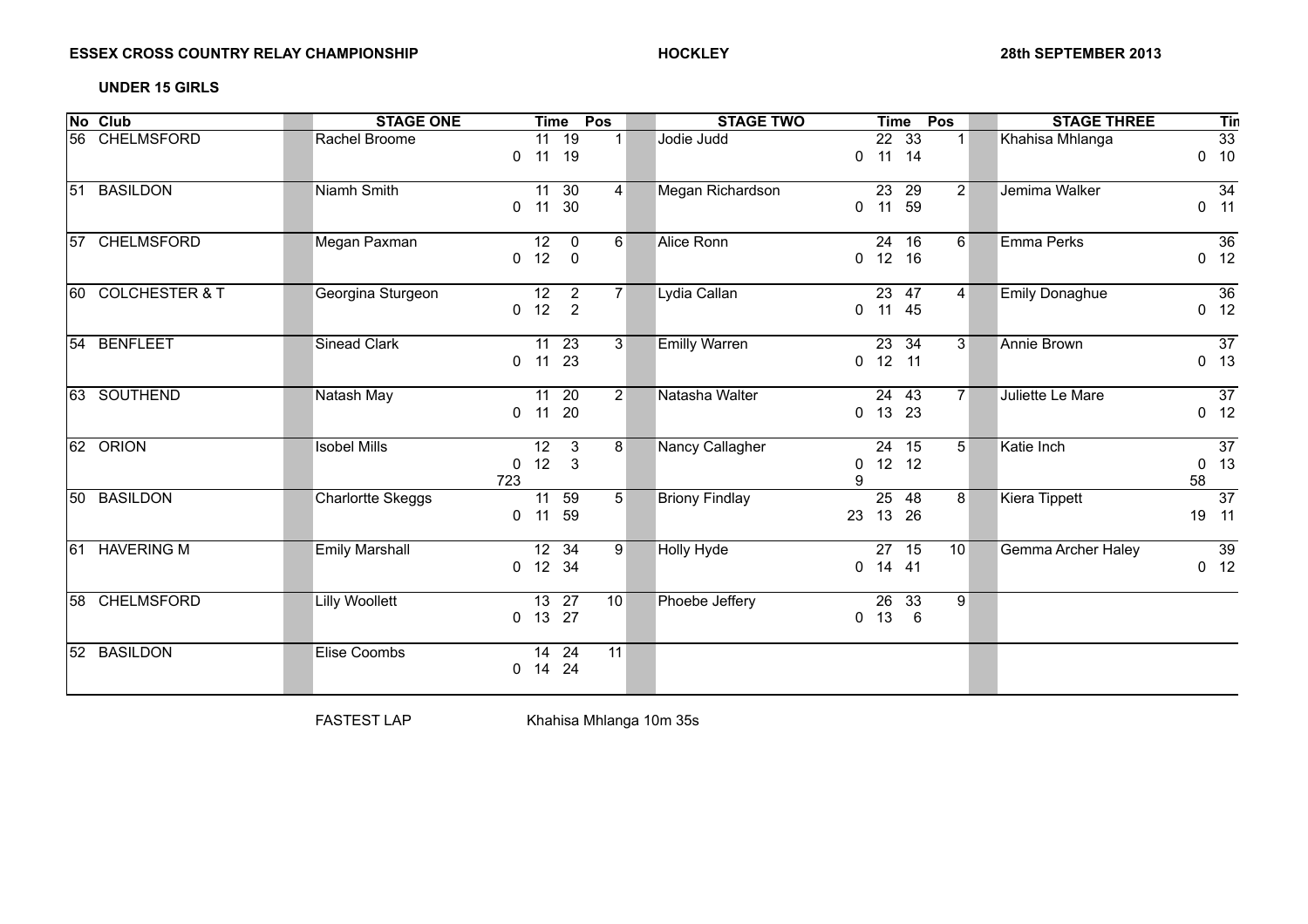# ESSEX CROSS COUNTRY RELAY CHAMPIONSHIP **And SEPTEMBER 2013 HOCKLEY Property and SEPTEMBER 2013**

### **UNDER 17 WOMEN**

|     | No Club                   | <b>STAGE ONE</b>    |   | Time            |     | Pos |      | <b>STAGE TWO</b>    |   | Time |                | Pos |          | <b>STAGE THREE</b>  |   | Tin |
|-----|---------------------------|---------------------|---|-----------------|-----|-----|------|---------------------|---|------|----------------|-----|----------|---------------------|---|-----|
| 191 | <b>HAVERING M</b>         | Heidi Surman-Wells  |   | 11              | 54  |     |      | 2 20 Sarah Wilson   |   | 23   | 16             |     |          | 10 Lydia Hallam     |   | 34  |
|     |                           |                     | 0 | 11              | 54  |     | 21   |                     |   |      | -22            |     | 11       |                     | 0 | 10  |
|     |                           |                     |   |                 |     |     | 22   |                     |   |      |                |     | 12       |                     |   |     |
| 186 | <b>CHELMSFORD</b>         | Madeline Henderson  |   | 11              | 56  |     | 3 30 | Hannah Bye          |   | 23   | 46             |     | 2 20     | Megan Williams      |   | 35  |
|     |                           |                     | 0 | 11              | 56  |     | 31   |                     | 0 |      | -50            |     | 21       |                     | 0 | 11  |
|     |                           |                     |   |                 |     |     | 32   |                     |   |      |                |     | 22       |                     |   |     |
| 189 | <b>COLCHESTER &amp; T</b> | Phillipa Baxter     |   | 12 <sub>2</sub> | 2   |     | 4 40 | Hannah Banks        |   | 25   | 46             |     | 3<br>30  | Sian Hicks          |   | 39  |
|     |                           |                     | 0 | 12              | 2   |     | -41  |                     | 0 | 13   | 44             |     | 31       |                     | 0 | 13  |
|     |                           |                     |   |                 |     |     | 42   |                     |   |      |                |     | 32       |                     |   |     |
| 185 | <b>BENFLEET</b>           | Abbi-May Walters    |   | 15 <sub>1</sub> | 54  |     | 6 60 | <b>Maddy Goward</b> |   | 29   | $\overline{2}$ |     | 4<br>-40 | <b>Emily Condon</b> |   | 43  |
|     |                           |                     | 0 | 15              | -54 |     | 61   |                     | 0 | 13   | 8              |     | 41       |                     | 0 | 14  |
|     |                           |                     |   |                 |     |     | 62   |                     |   |      |                |     | 42       |                     |   |     |
| 190 | <b>EAST ESSEX TRI</b>     | Hannah Kane         |   | 14              | 59  |     | 5 50 | Hannah Shean        |   | 29   | -49            |     | 5 50     | Megan Clark         |   | 44  |
|     |                           |                     | 0 | 14              | 59  |     | 51   |                     |   | 14   | -50            |     | 51       |                     | 0 | 14  |
|     |                           |                     |   |                 |     |     | 52   |                     |   |      |                |     | 52       |                     |   |     |
| 192 | SOUTHEND                  | <b>Lucy Kidwell</b> |   | 11              | 22  |     | 10   |                     |   |      |                |     |          |                     |   |     |
|     |                           |                     | 0 | 11              | -22 |     | 11   |                     |   |      |                |     |          |                     |   |     |
|     |                           |                     |   |                 |     |     | 12   |                     |   |      |                |     |          |                     |   |     |

FASTEST LAP Lydia Hallam 10m 54s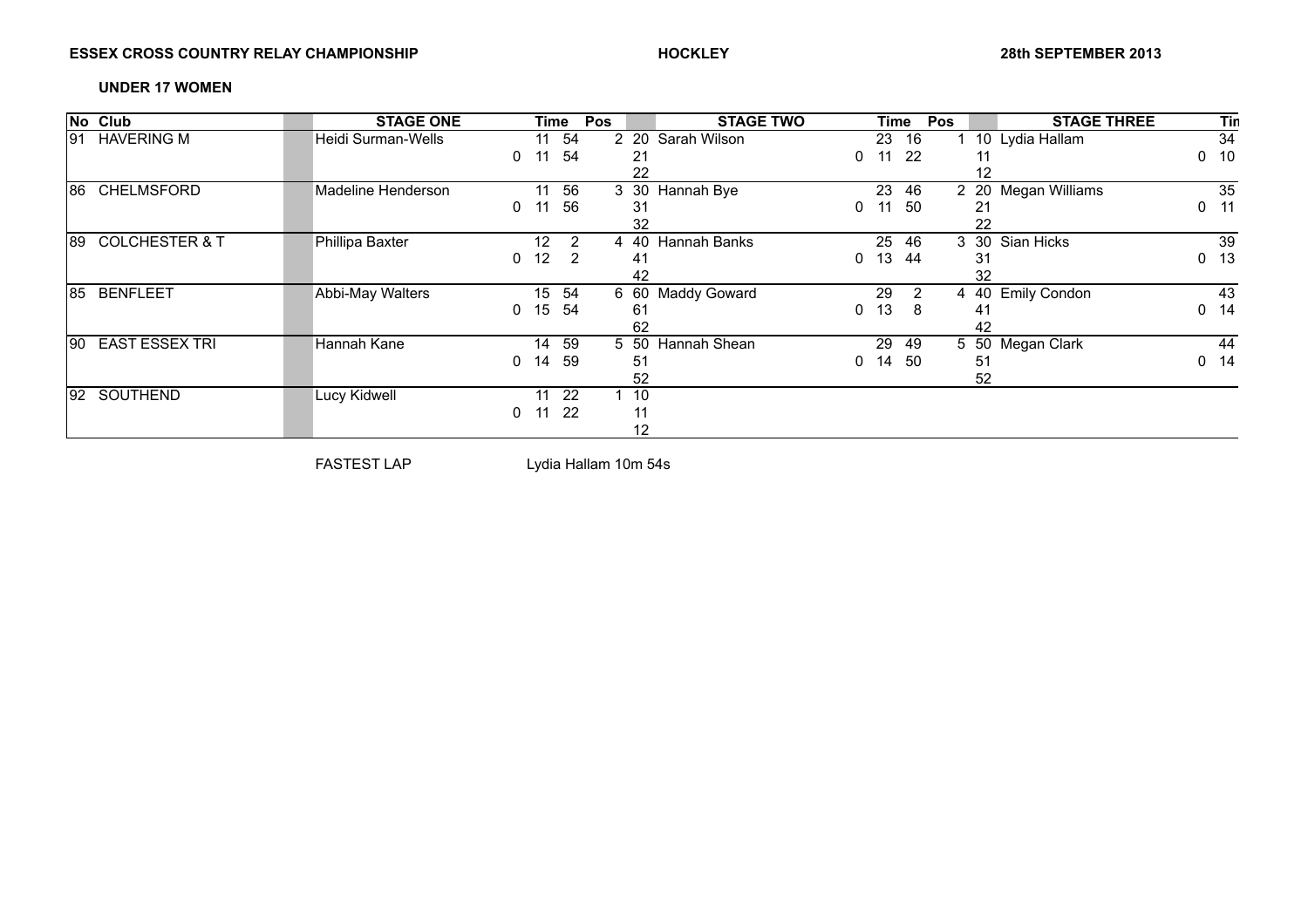| Pos                     | <u>ne</u>            |
|-------------------------|----------------------|
| 1                       | 18<br>43             |
| $\overline{\mathbf{2}}$ | 3<br>26              |
| 3                       | 10<br>52             |
| 4                       | 16<br>46             |
| 5                       | 41<br>4              |
| 6                       | $\overline{54}$<br>0 |
| 7                       | 34<br>40             |
| 8                       | 34<br>46             |
|                         |                      |
|                         |                      |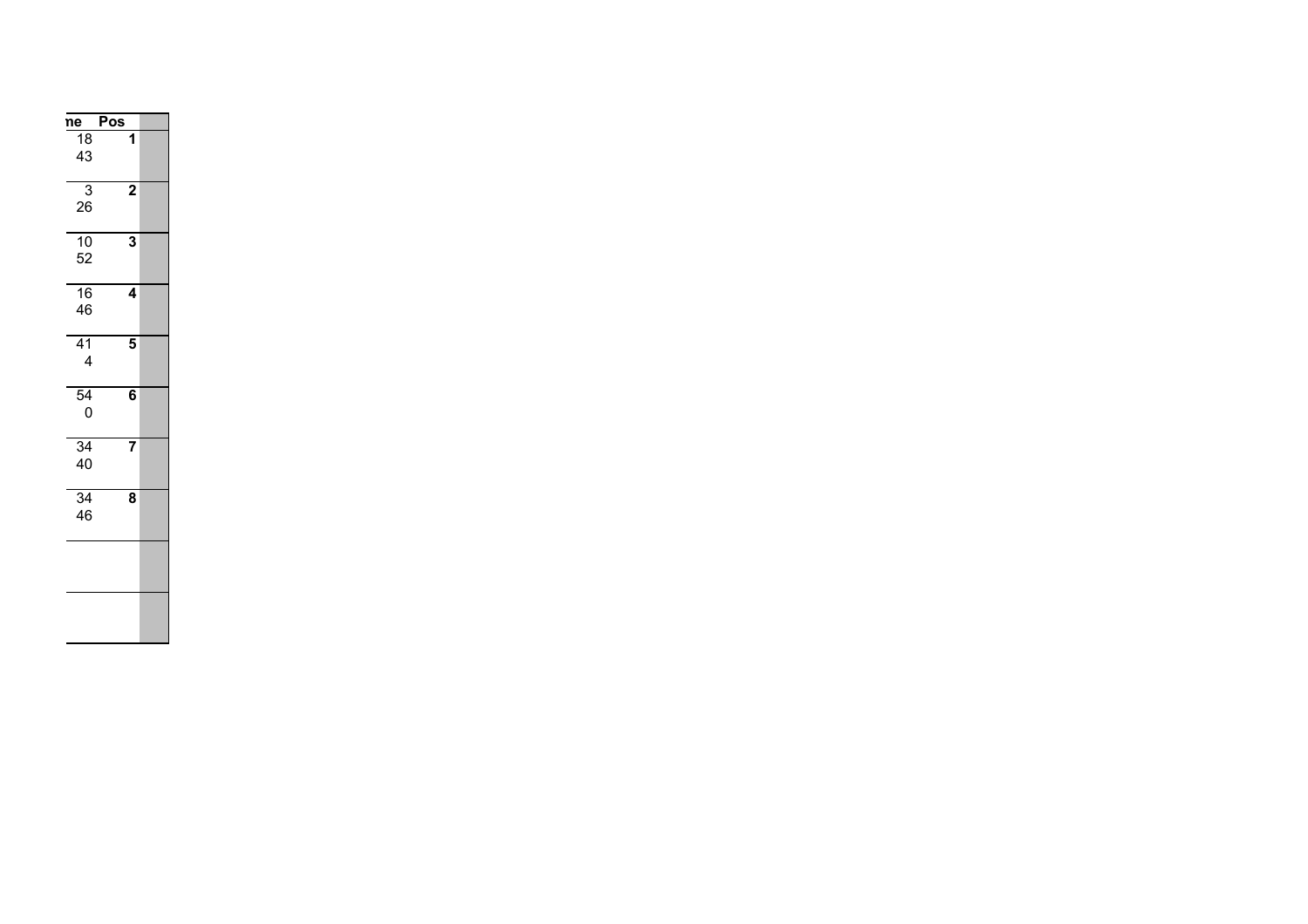| ne                    | Pos                     |  |
|-----------------------|-------------------------|--|
| 8<br>35               | 1                       |  |
| $\overline{33}$<br>4  | $\overline{\mathbf{c}}$ |  |
| 29<br>13              | 3                       |  |
| $\overline{45}$<br>58 | 4                       |  |
| $\overline{0}$<br>26  | 5                       |  |
| $\overline{2}$<br>19  | 6                       |  |
| 25<br>10              | 7                       |  |
| 28<br>21              | 8                       |  |
| $\overline{21}$<br>6  | 9                       |  |
|                       |                         |  |
|                       |                         |  |